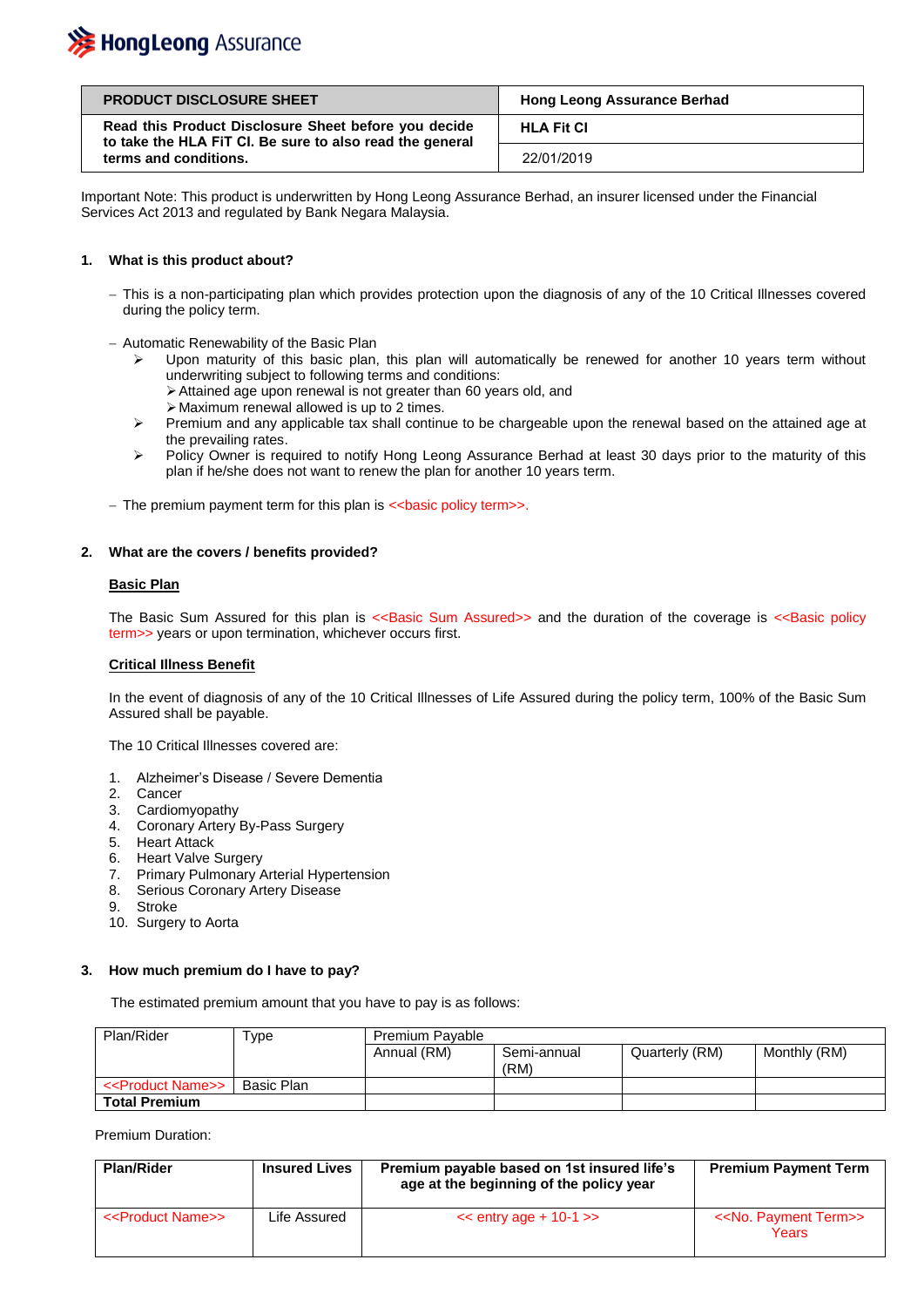Premium is guaranteed throughout the 10-year premium payment term.

The renewal premium is determined based on the attained age of the Life Assured at the prevailing rates on the date of renewal. The prevailing rates will be determined by the Company. The premium rates will increase as you get older.

Note:

It is important that you receive and keep the receipt(s) of your payments as proof of payment of premiums.

#### **4. What are the fees and charges I have to pay?**

| Policy Year | Annual                                                | Commission Borne by Policy Owner and Paid from the Premium |  |
|-------------|-------------------------------------------------------|------------------------------------------------------------|--|
|             | Premium                                               | <b>HLA FIT CI</b>                                          |  |
| (RM)        | Proportion of Premium Deduction for Commission<br>(%) | <b>Commission Amount</b><br>(RM)                           |  |
|             |                                                       |                                                            |  |
|             |                                                       |                                                            |  |
| ?           |                                                       |                                                            |  |
|             |                                                       |                                                            |  |
|             |                                                       |                                                            |  |
| 6           |                                                       |                                                            |  |
| 7 and above |                                                       |                                                            |  |

6% service tax is chargeable if the policy belongs to a corporate. Otherwise, there is no service tax chargeable if it belongs to an individual.

#### **5. What are some of the key terms and conditions that I should be aware of?**

- Importance of disclosure you must disclose all material facts such as medical condition, and state your age correctly.
- Free-look period you may cancel your policy by notifying the Company within fifteen (15) days from the date of delivery of the policy to you. The premium that you have paid (less any medical fee incurred) will be refunded to you without interest.
- Qualifying/ Waiting period the eligibility for benefits under the policy will only start 30 days after the effective date of the policy, except for the following Critical illnesses which will only start 60 days after the effective date of the policy:
	- Cancer,
	- Coronary Artery By-Pass Surgery,
	- Heart Attack, and
	- Serious Coronary Artery Disease.
- Policy lapse the policy will lapse when the premium is not paid for insurance and other charges. However, you are given a 30 days' grace period for payment of premium.
- This policy may not have a guaranteed minimum cash value on termination until after you have paid premium for three (3) years.
- You should satisfy yourself that this policy will best serve your needs and that the premium payable under this plan is an amount you can afford.
- Please note the likely implications of switching policy from one insurer to another or transferring from one type of insurance plan to another – for example, you may be subject to new terms and conditions of the new policy or of the new insurer.
- All applications are subject to underwriting approval.

Note: This list is non-exhaustive. Please refer to the policy contract for the detailed terms and conditions under this policy.

#### **6. What are the major exclusions under this policy?**

#### **Critical Illness Benefit**

- (a) The signs or symptoms of the Critical Illness is manifested prior to or:
	- A. within sixty (60) days from the Issue Date, Alteration Effective Date or any Reinstatement Date of this Policy, whichever is the latest in respect of:
		- (i) Cancer;
		- (ii) Coronary Artery By-Pass Surgery;
		- (iii) Heart Attack; or
		- (iv) Serious Coronary Artery Disease;

OR

- B. within thirty (30) days from the Issue Date, Alteration Effective Date or any Reinstatement Date of this Policy, whichever is the latest in respect of all other Critical Illness not set out in Item A above;
- (b) Pre-existing Illness;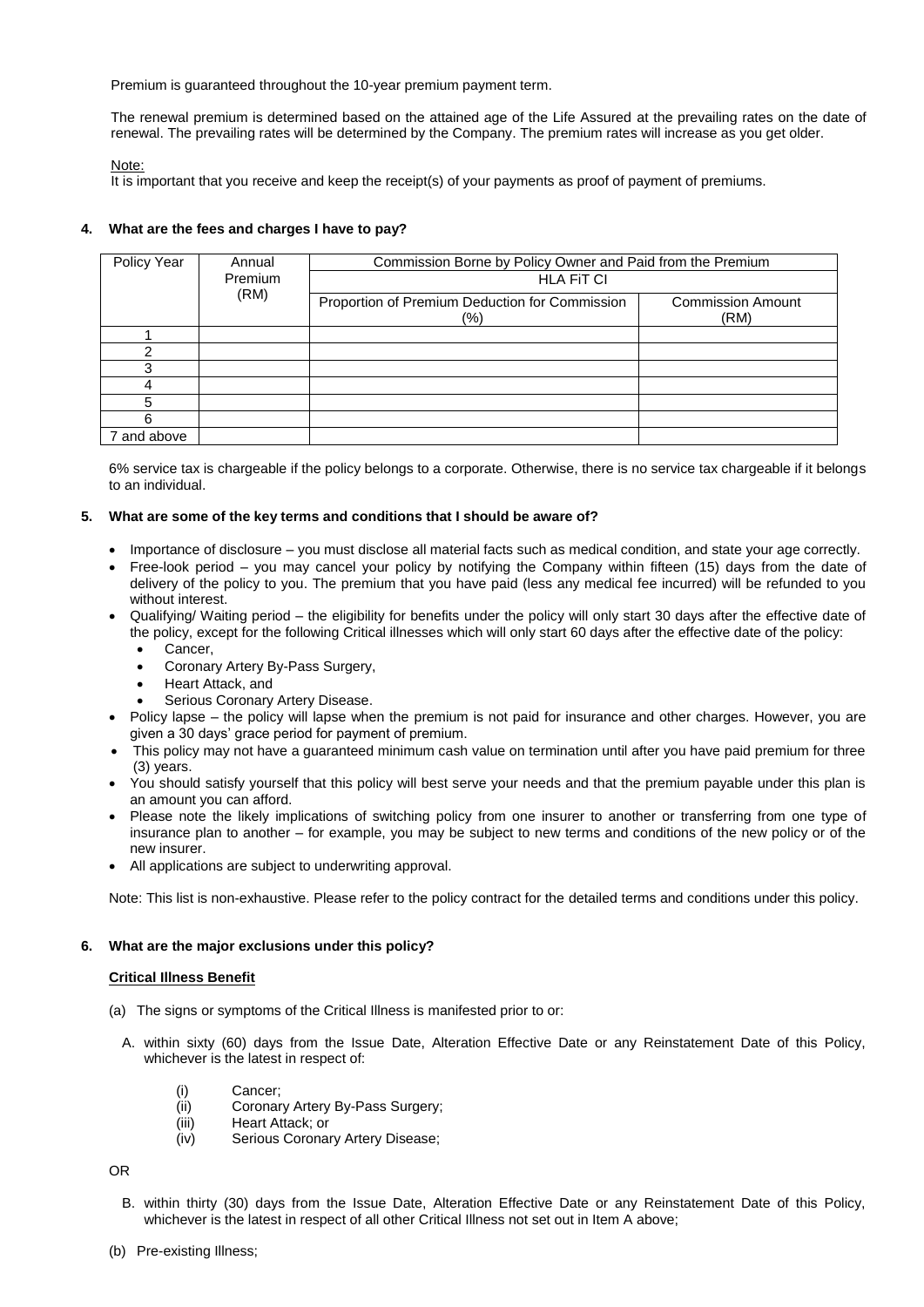- (c) Other than the first incidence of the Critical Illness;
- (d) The Critical Illness, where in the Company's sole and absolute opinion, was caused directly or indirectly by the existence of Acquired Immune Deficiency Syndrome (AIDS) or by the presence of any Human Immuno-deficiency Virus (HIV) infection. We reserve the right to require the Life Assured to undergo a blood test to detect the presence of any HIV infection as a condition precedent before accepting any claim. For the purpose of this Policy,
	- (i) the definition of AIDS shall be that used by the World Health Organization in 1987, or any subsequent revision by the World Health Organization of that definition; and
	- (ii) infection shall be deemed to have occurred where blood or other relevant test(s) indicate, in the Company's sole and absolute opinion, either the presence of any Human Immunodeficiency Virus or antibodies to such virus;
- (e) Any Critical Illness was diagnosed, whether directly or indirectly, due to a congenital defect or disease, which was manifested or was diagnosed before the Life Assured attained seventeen (17) years of age;
- (f) Any Critical Illness caused by a self-inflicted injury, while sane or insane;
- (g) Any Critical Illness resulting directly from alcohol or drug abuse;
- (h) Death of the Life Assured within twenty eight (28) days following the date of diagnosis of any of the Critical Illness; or
- (i) Life Assured who himself is a Professional Sports Person.

Note: This list is non-exhaustive. Please refer to the policy contract for the full list of exclusions under this policy.

#### **7. Can I cancel my policy?**

You may cancel your policy by giving a written notice to Hong Leong Assurance Berhad. After the free look period the cash surrender value (if any) of your policy will be paid to you when you cancel the policy, however, the amount payable may be less than the total premiums you had paid.

#### **8. What do I need to do if there are changes to my contact details?**

It is important that you inform us of any change in your contact details to ensure that all correspondences reach you in a timely manner.

#### **9. Where can I get further information?**

Should you require additional information about medical and health insurance, please refer to the *insuranceinfo* booklet on 'Medical and Health Insurance', available at all our branches or you can obtain a copy from our Customer Service or visit [www.insuranceinfo.com.my.](http://www.insuranceinfo.com.my/)

If you have any enquiries, please contact us at:

#### **Customer Service Hotline: 03-76501288 or**

**Hong Leong Assurance Berhad Level 3, Tower B, PJ City Development No 15A, Jalan 219, Seksyen 51A 46100 Petaling Jaya, Selangor P.O.Box 120, 46710 Petaling Jaya**

**Tel: 03 – 7650 1818 Fax: 03 - 7650 1991** Homepage: [www.hla.com.my](http://www.hla.com.my/)

#### **10. Other similar types of cover available**

Please refer to our Customer Service for other similar types of cover available.

#### **IMPORTANT NOTE:**

**YOU SHOULD SATISFY YOURSELF THAT THIS POLICY WILL BEST SERVE YOUR NEEDS. YOU SHOULD READ AND UNDERSTAND THE INSURANCE POLICY AND DISCUSS WITH THE AGENT OR CONTACT THE INSURANCE COMPANY DIRECTLY FOR MORE INFORMATION.**

The information provided in this disclosure sheet is valid as at 22/01/2019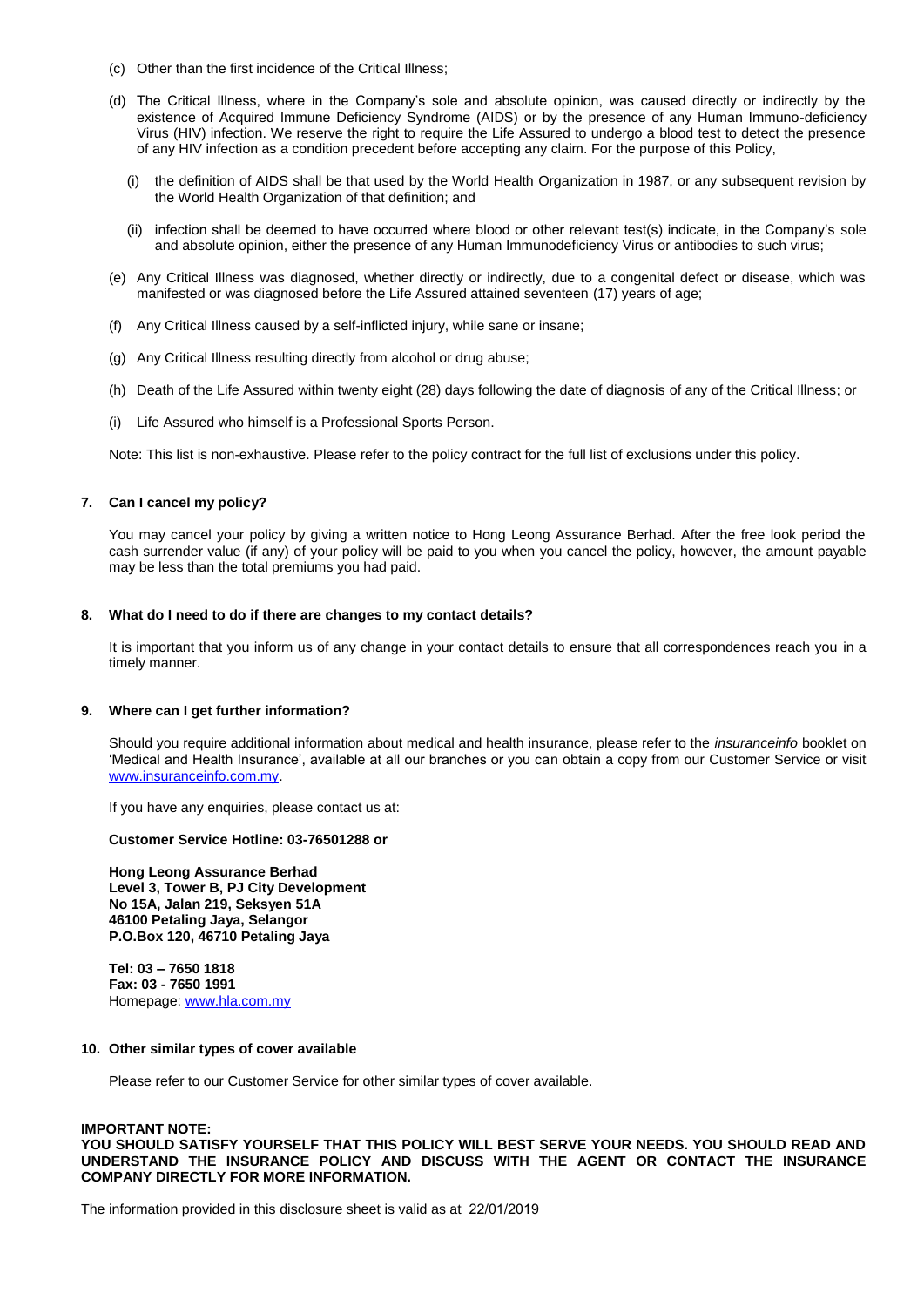#### **Important Notice to Prospective Policy Owner**

- Before purchasing any Medical and Health Insurance (MHI) product, you are advised to seek explanation on the following from the company or its intermediary:
	- The basic and salient features of MHI in general; and
	- The basic and salient features of a particular MHI product that you intend to purchase.
- The objective of this exercise is to ensure that you understand the basic and important features of a MHI product so that you are able to make an informed decision before purchasing the product.
- You should ensure that important information regarding the policy is disclosed to you and that you understood the information disclosed. Where there is ambiguity, please seek an explanation/clarification from the company or its intermediary.
- Prior to making a decision to purchase any medical and health (MHI) policy, you should satisfy yourself that this plan will best serve your needs and the premium payable under the policy is an amount that you can afford.
- You are advised to refer to the sample policy contract for details on the important features of the plan that you intend to purchase.
- To find out more about the basic information of MHI, please refer to the consumer education booklet "The Introduction to Medical and Health Insurance" issued by Bank Negara Malaysia available at most branches of insurance companies. You may also log on to www.insuranceinfo.com.my for more information.
- If the policy shall have been issued and for any reason whatsoever you shall decide not to take up the policy, you may return the policy to us for cancellation provided such request for cancellation is delivered by you to us within 15 days from the date of delivery of the policy. You are entitled to the return of the full premium and any applicable tax paid less deduction of medical expenses incurred by us in the issue of the policy.

#### **Checklist**

This checklist serves to guide you to seek an explanation on the essential features of a Medical and Health Insurance (MHI) policy so that you are able to make an informed decision before purchasing the policy. When in doubt or where there is ambiguity, you are advised to seek further clarification/information from your insurer or sales intermediary.

- The booklet "The Introduction to Medical and Health Insurance Products" issued by Bank Negara Malaysia on the basic information of MHI.
- The policy documents for details of the important features of the policies purchased.
- Avenues where details of the important features of the policy are also available.
- Benefits payable under the policy.
- Significant medical or technical exclusions or restrictions available.
- Limits of benefits (e.g. % of costs covered by the policy, co-payment, ceiling to total claim costs and deductible amounts).
- Amount of premium payable and the payable term.
- Nature and extend of the insurer's right to review and revise the premiums payable, and the notice to be given by the insurer in the event of any revision.
- Pre-existing conditions, specified illnesses and qualifying period and the relevant periods applicable.
- For yearly renewable policies, whether policy renewal is guaranteed.
- Possible conditions that would lead to the following scenarios on policy renewal:
	- A policy is renewed with a level premium;
		- A policy is renewed with an increased premium; or
	- A policy is not renewed.
- Likely implications of switching policy from one insurer to another or transferring from one type of MHI plan to another.
- A "free-look period" of 15 days given to review the suitability of the newly purchased MHI product. If the product is returned to the insurer during this period, the full premiums and any applicable tax would be refunded to the policy owner minus the expenses incurred for the medical examination.
- The right of an insurer to repudiate liability in the event that you failed to disclose relevant information that would affect the decision of the insurer to accept or reject the risk, and on the premiums and terms to be applied to you.